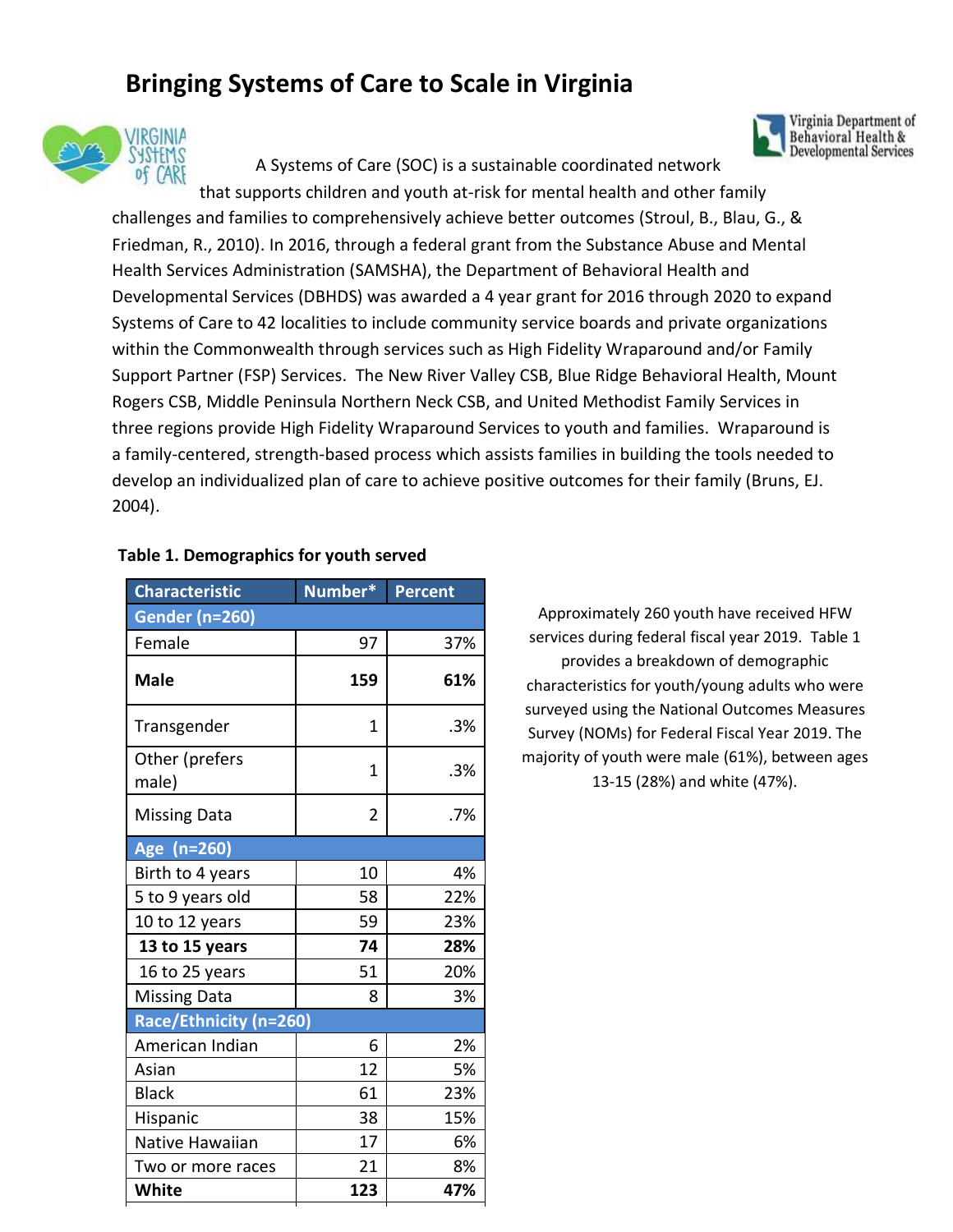## **Table 2. : Baseline overview of involvement in juvenile justice, service utilization and housing status of youth**

|                                                     | <b>Number</b> | <b>Percent</b> |  |
|-----------------------------------------------------|---------------|----------------|--|
| <b>Nights spent in jail</b>                         |               |                |  |
| 0 nights                                            | 204           | 78%            |  |
| 3-10 nights                                         | $\mathbf{1}$  | .3%            |  |
| Greater than 10 nights                              | 5             | 2%             |  |
| <b>NA</b>                                           | 48            | 18%            |  |
| <b>Nights spent in detox</b>                        |               |                |  |
| 0 nights                                            | 208           | 80%            |  |
| 5-10 nights                                         | $\mathbf{1}$  | .3%            |  |
| Greater than 10 nights                              | $\mathbf{1}$  | .3%            |  |
| <b>NA</b>                                           | 50            | 19%            |  |
| Nights spent in the hospital for mental health care |               |                |  |
| 0-10 nights                                         | 190           | 73%            |  |
| 5-10 nights                                         | 5             | 2%             |  |
| 12-30                                               | 15            | 6%             |  |
| <b>NA</b>                                           | 50            | 19%            |  |
| <b>Nights spent homeless</b>                        |               |                |  |
| 0 nights                                            | 208           | 80%            |  |
| $1 - 30$                                            | 3             | 1%             |  |
| <b>NA</b>                                           | 49            | 19%            |  |
| <b>Housing</b>                                      |               |                |  |
| Caregiver                                           | 163           | 63%            |  |
| Other living<br>arrangement*                        | 83            | 32%            |  |
| Hospital (Psychiatric)                              | 14            | 5%             |  |

*\*Other living arrangement includes (but not limited to) living with someone else, group home, foster care, transitional living, correctional facility, detox/inpatient and other.*

At baseline the majority of youth did not have any involvement with the juvenile justice system (78% not having spent any nights in jail in the past 30 days before the baseline interview). In terms of housing, the majority of youth did not experience homelessness in the past 30 days. Most youth (63%) lived with a caregiver during the past 30 days.